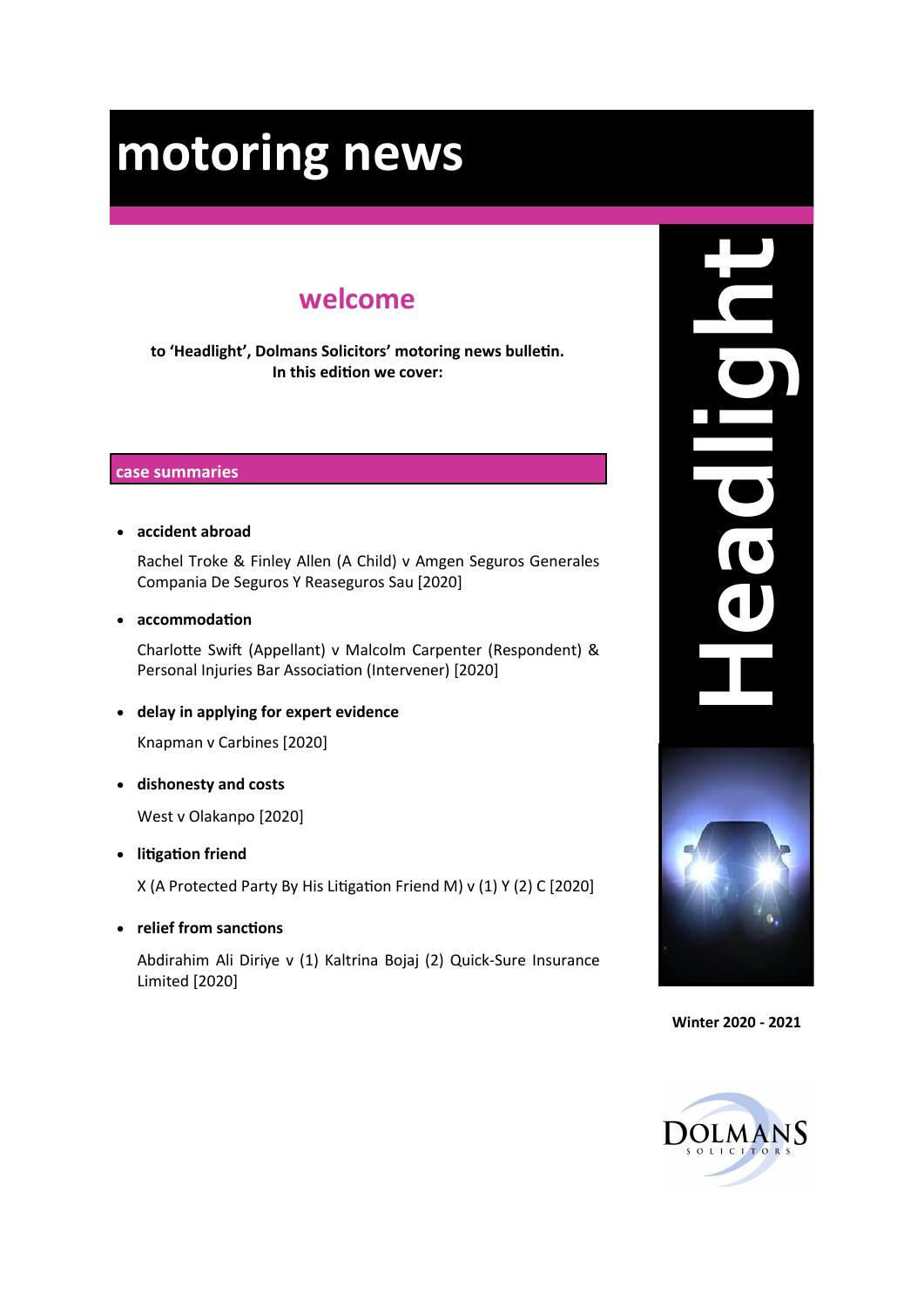

 **Rachel Troke & Finley Allen (A Child) v Amgen Seguros Generales Compania De Seguros Y Reaseguros Sau [2020]**

**\_\_\_\_\_\_\_\_\_\_\_\_\_\_\_\_\_\_\_\_\_\_\_\_\_\_\_\_\_\_\_\_\_\_\_\_\_**

**\_\_\_\_\_\_\_\_\_\_\_\_\_\_\_\_\_\_\_\_\_\_\_\_\_\_\_\_\_\_\_\_\_\_\_\_\_**

The appellants were injured in a road traffic accident in Spain. The respondent accepted that they were entitled to damages and the appellants issued proceedings in England. An issue arose as to whether the amount of interest awarded under the damages claim was governed by Spanish law or English law. A joint expert report on Spanish law stated that where the insurer had not made an interim payment within 3 months of the accident, Spanish law contemplated a penalty interest. The respondent did not make that interim payment. The penalty interest payable under Spanish law was substantially higher than the rates payable under English law. It was accepted that if regulation 864/2007 applied to the appellants' interest claim, then Spanish Law would apply. However, the judge decided that a claim for interest was a procedural matter which was excluded by virtue of art.1(3) of the regulation and awarded interest at the lower English rates. The appellants appealed.

The question as to which law should apply turned to the proper application of art.1(3) and if the regulation was not excluded, then the judge should have applied Spanish Law. Art.1(3) provided that the regulation did not apply to evidence and procedure. It had to be decided whether the award of interest was procedural. It was held that the court's power to award interest was a discretionary remedy rather than a substantive right claimed from the tortfeasor and it was, therefore, a procedural matter. The judge was entitled to exclude the claim for interest under Spanish law. However, that did not entirely resolve the question in the case because the appellants argued that the right to interest proved in the joint expert report was a substantive right which fell to be applied to their tort claim under the regulation. The report used the word "contemplated", which suggested that the entitlement was not mandatory but discretionary and it was, therefore, a procedural right which was excluded by art.1(3). Accordingly, it was held that the judge had been entitled to award interest at English and not Spanish rates and the appeal was dismissed.



 **Charlotte Swift (Appellant) v Malcolm Carpenter (Respondent) & Personal Injuries Bar Association (Intervener) [2020]**

**\_\_\_\_\_\_\_\_\_\_\_\_\_\_\_\_\_\_\_\_\_\_\_\_\_\_\_\_\_\_\_\_\_\_\_\_\_**

The claimant, 'C', suffered serious injuries in a road traffic collision for which the defendant, 'D', was responsible. C had to undergo an amputation of her left lower leg and had significant disruption of the right foot.

**\_\_\_\_\_\_\_\_\_\_\_\_\_\_\_\_\_\_\_\_\_\_\_\_\_\_\_\_\_\_\_\_\_\_\_\_\_**

**www.dolmans.co.uk 1**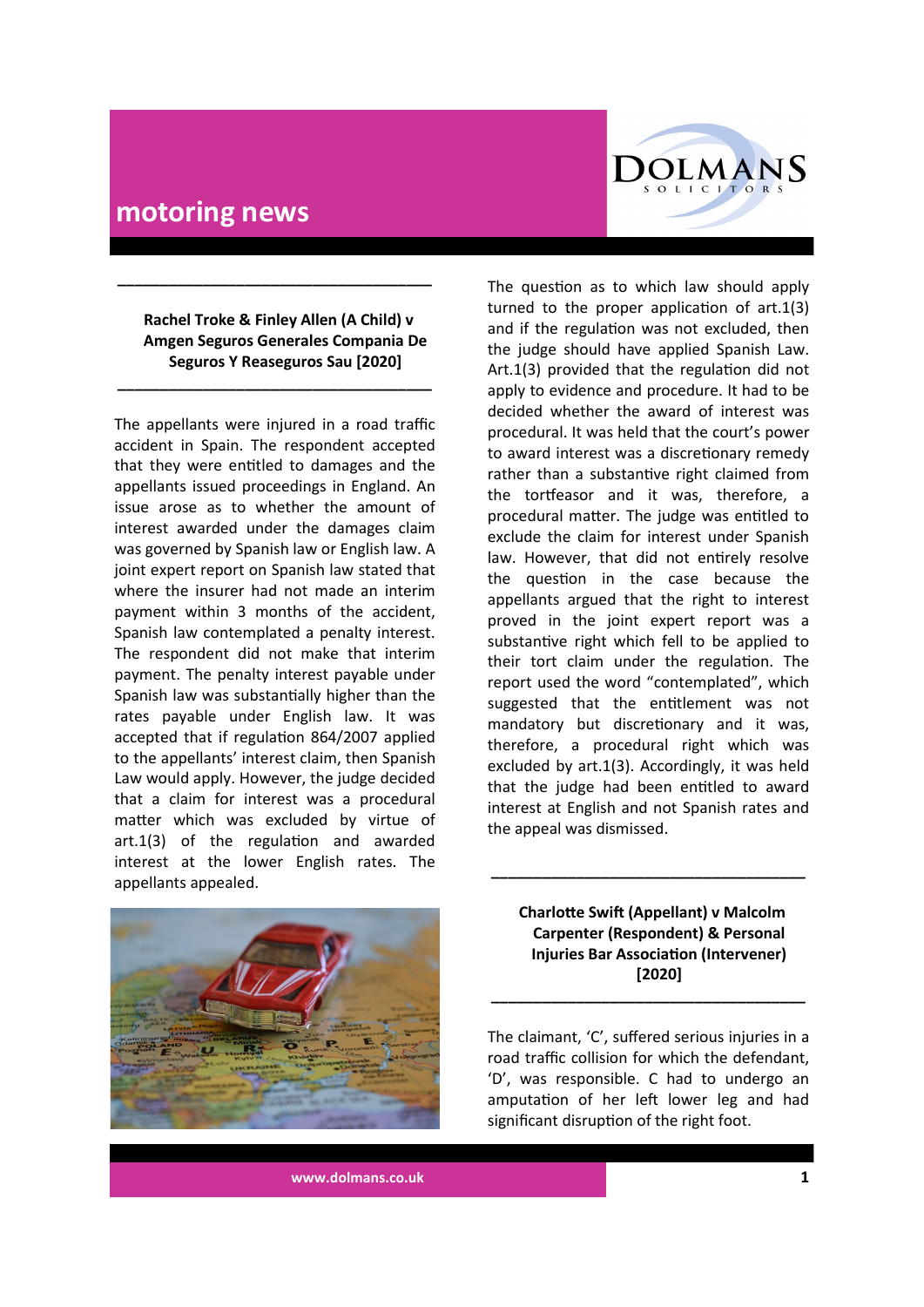

The judge at first instance found that the additional capital costs of the required special accommodation of which C required would be £900,000 more than the value of C's existing home. The judge held that she was bound by the approach in *Roberts v Johnstone [1989]*  which, combined with the negative discount rate, produced a negative sum and, accordingly, the judge made no award in respect of this head of loss. C appealed. The first issue for consideration on the appeal was whether the court was bound by the decision in *Roberts v Johnstone*. If the answer to that issue permitted the court to re-examine the approach in *Roberts v Johnstone*, then the issues were: should the court award the full capital value of the incremental sum required or, alternatively, should the court award that sum but reduced to reflect the value of the notional reversionary interest? If the latter approach was correct, how should the court value the reversionary interest?

The court of appeal held that whilst *Roberts v Johnstone* did apply to this case, it did so in the form of authoritative guidance given the specific conditions prevailing at the time of the decision. In the context of modern property prices and a negative discount rate, the approach in *Roberts v Johnstone* no longer achieved fair and reasonable compensation; accordingly, the court could revisit and alter such guidance. It was not appropriate to award the full capital value of the incremental sum required, which would produce a potential capital windfall (most likely to C's estate after her death), as it was possible, adopting a pragmatic approach, to make a fair and reasonable award whilst at the same time taking reasonable steps to avoid over-compensation.

That approach (to valuing the notional reversionary interest) comprised a market valuation of the current value of the reversionary interest based on a discount rate of 5%. Applying that approach in this case gave the value of the reversionary interest to be £98,087. Deducting that from the identified sum of £900,000 required to purchase the required accommodation resulted in an award of £801,913. The court did indicate that there may be cases where this guidance is inappropriate. This would include, for example, cases with short life expectancies. D sought permission to appeal to the supreme court, however, in an unsurprising decision, the court of appeal has refused the defendant permission to appeal.

#### **Knapman v Carbines [2020] \_\_\_\_\_\_\_\_\_\_\_\_\_\_\_\_\_\_\_\_\_\_\_\_\_\_\_\_\_\_\_\_\_\_\_\_\_**

**\_\_\_\_\_\_\_\_\_\_\_\_\_\_\_\_\_\_\_\_\_\_\_\_\_\_\_\_\_\_\_\_\_\_\_\_\_**

The claimant suffered a severe traumatic brain injury in 2013 when he was cycling and had been struck by the defendant's vehicle. A claim form was issued in 2016 and liability was admitted in full. A ten day quantum trial was listed for April 2021. An initial schedule of loss had been prepared in 2019 which estimated the future cost of care to be around £157,000 per year. The total claim value was £12.5 million. A counter schedule valued the claim at around £130,000 in total.

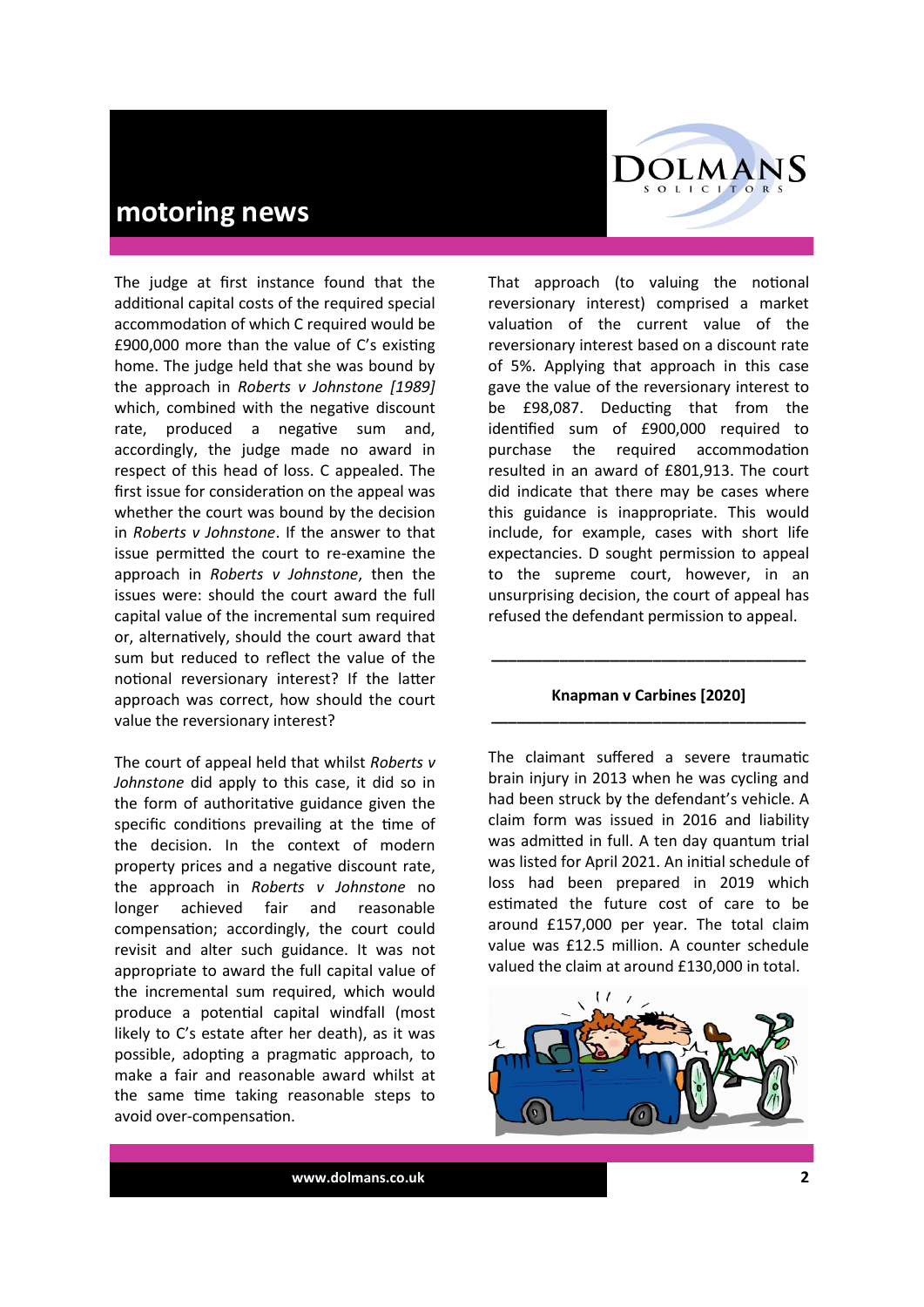

The claimant's case was that he had learning difficulties before the accident, but had been able to cope without 24 hour care. The defendant's case, however, was that because of his learning difficulties, the claimant would have needed to live in a group care situation in any event after his father's death. At a case management conference, the parties were given permission to rely on various experts and reports were exchanged, but no agreement was reached at a roundtable meeting in March 2020. Subsequently, the defendant sought a report from a further expert, a paediatric neuropsychologist, without informing the claimant or the court. This was despite two neuropsychologists having already been engaged, one for each side.



The defendant received the report in August 2020, sent it to the other instructed experts for their comments and made an application in October 2020 to rely upon the report. The defendant submitted in their application that the new expert report was significant, important and would assist with the difficult issue of the claimant's likely care regime if there had not been an accident. The claimant submitted that the report was largely inadmissible and of little assistance.

The court refused the defendant's application. It would be extremely difficult to rearrange a ten day trial with several experts in attendance. Moreover, it would not realistically be possible for the claimant to seek an equivalent paediatric neuropsychologist's report before trial and it would not be fair to require the claimant to suffer prejudice which he had not brought on himself. There had been a delay in making the application for permission to rely on the new report and the report should have been made available to the claimant and the court earlier. The defendant had been able to fully assess the claimant's case before the case management conference and there was no explanation for their inaction until the defendant took steps to bolster its case following the roundtable meeting. The court concluded that the overriding objective, the potential prejudice to the claimant and the delay in making the application outweighed the significance of the report.

#### **West v Olakanpo [2020] \_\_\_\_\_\_\_\_\_\_\_\_\_\_\_\_\_\_\_\_\_\_\_\_\_\_\_\_\_\_\_\_\_\_\_\_\_**

**\_\_\_\_\_\_\_\_\_\_\_\_\_\_\_\_\_\_\_\_\_\_\_\_\_\_\_\_\_\_\_\_\_\_\_\_\_**

The claimant was involved in an accident and alleged that the other vehicle was driven by and belonged to the defendant. However, the defendant said that neither he nor his vehicle were involved and he was two hours away when the accident occurred. The defendant supported his alibi with evidence from a third party and his mother, together with timesheets from his workplace. The claimant produced a photograph allegedly of the defendant's vehicle and a business card attributed to the defendant.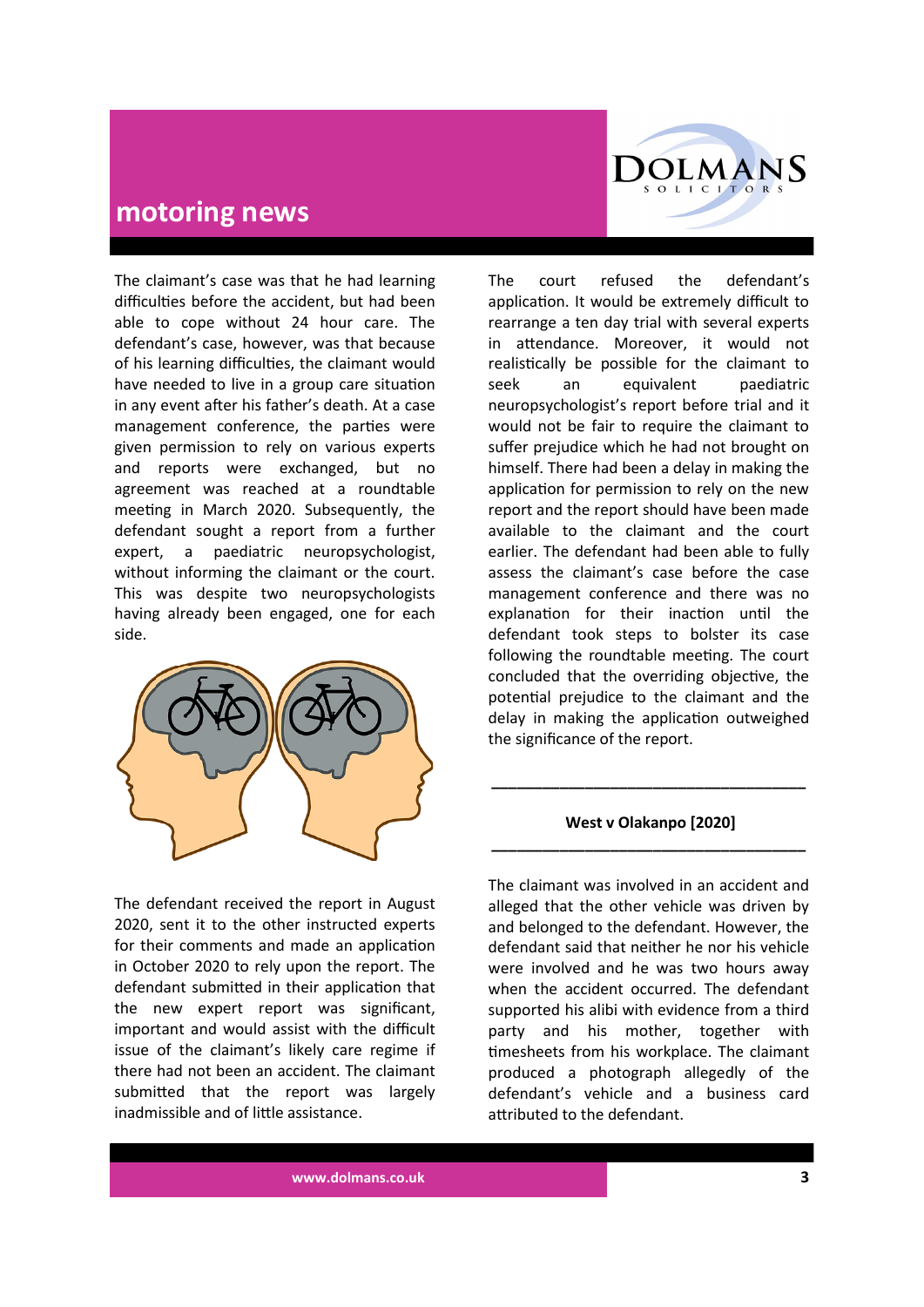The claimant made a Part 36 offer in May 2018, but the offer was not accepted. The case was allocated to the fast track. The defendant accepted the offer in November 2018. In August 2020, a judge accepted the claimant's application that the defendant should pay his costs on the indemnity basis under CPR 45.29J on the basis that the defendant's dishonesty amounted to exceptional circumstances. The judge found that the alleged dishonesty went to the heart of the defendant's case; the defendant had had an opportunity to adduce evidence, but had failed to do so and there was no need for an oral hearing to decide the issue. The defendant appealed.

It was held that it was not accurate to say that the defendant had not filed any witness evidence. He had done so throughout the case and it was not a case where the defendant had no evidence or did not attend trial. The judge had failed to address the evidence that the defendant had adduced earlier in the proceedings and had erred in concluding, without testing that evidence in a mini-trial, that the defendant had been dishonest. It was acknowledged that the defendant had not actively applied for a minitrial, but he had made it clear that it would be necessary if a conclusion was to be reached on the allegation of fundamental dishonesty. The appeal was allowed.

#### **X (A Protected Party By His Litigation Friend M) v (1) Y (2) C [2020]**

**\_\_\_\_\_\_\_\_\_\_\_\_\_\_\_\_\_\_\_\_\_\_\_\_\_\_\_\_\_\_\_\_\_\_\_\_\_**

**\_\_\_\_\_\_\_\_\_\_\_\_\_\_\_\_\_\_\_\_\_\_\_\_\_\_\_\_\_\_\_\_\_\_\_\_\_**

This case involved a claimant who was born in Romania in 1994, but who moved to the UK in 2018.

Once residing in the UK, the claimant and his brother were, unfortunately, passengers in a car driven by the first defendant which was involved in a highspeed collision with a heavy goods vehicle. As a result of the collision, the claimant's brother suffered fatal injuries, with the claimant himself suffering from catastrophic and lifechanging injuries, which included widespread neurological damage with cognitive and behavioural problems.

**COLMANS** SOLICITORS



The insurer of the second defendant agreed to meet the full value of the claim in damages and the claimant's mother instructed a firm of solicitors to act on the claimant's behalf. However, in her individual capacity, she became the claimant's litigation friend by filing a certificate of suitability in September 2018. During the litigation, the relationship between the solicitors appointed by the mother and the claimant's mother had been extremely difficult. As a result, the claimant's solicitors applied pursuant to CPR r.21.7(1) to remove the claimant's mother as litigation friend and to replace her with a professional litigation friend. A partner from the firm provided a witness statement to support the application, which provided various examples of the claimant's mother's repeated irrational allegations and decision making. Among other things, they included ill-considered attempts to move the claimant from one medical facility to another and refusal to cooperate with medical authorities.

**www.dolmans.co.uk 4**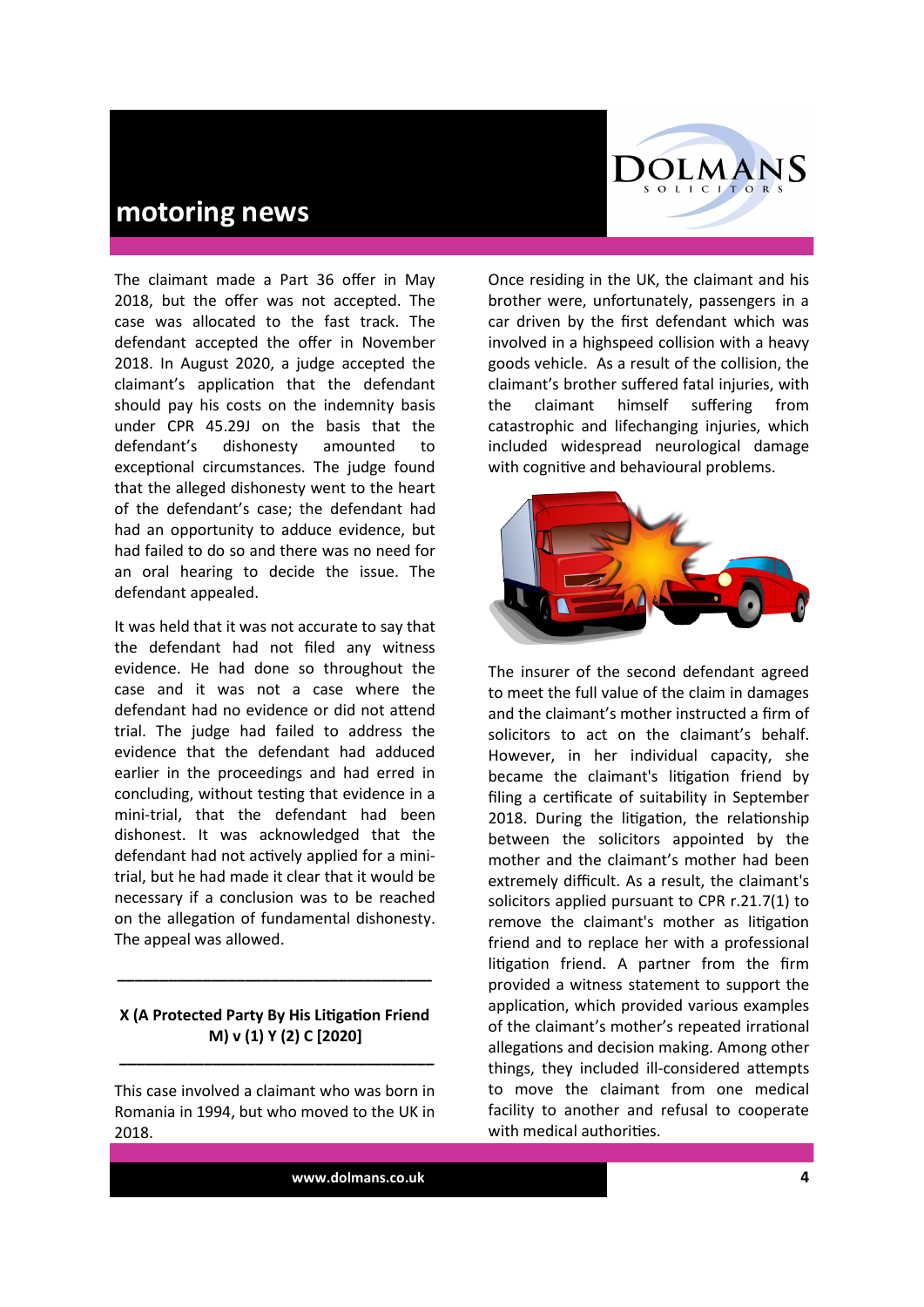

However, the main reason for the application was because almost two years after the collision, the second defendant made a settlement offer and the claimant's legal team organised a conference with counsel to discuss the offer, at which the claimant's mother was present. Counsel advised not to accept the offer as further evidence was required before any proper assessment of damages could be made. However, just before the offer was about to expire, the claimant's mother sent correspondence directly to the solicitors acting on behalf of the defendant insurer intending to accept the settlement offer. The solicitors acting for the second defendant disclosed this to the claimant's solicitors who were not aware of the mother's approach. The next day, the claimant's solicitors also received a request for transfer of the papers by a third firm of solicitors, who had been approached by the claimant's mother, agreeing to assume conduct of the case on her behalf as there had been a breakdown of relations. The claimant's solicitor made the application on the grounds that the claimant's mother was not able to satisfy the conditions in CPR r.21.4 (3), most notably not being able to fairly and competently conduct the proceedings on the claimant's behalf.

The court granted the application to remove the mother as the court had serious reservations about her ability to make rational decisions in light of her attempt to accept the settlement against clear and unequivocal legal advice not to, however, it was for the new litigation friend to consider whether there had been an irretrievable breakdown of relations between the claimant's solicitors and the claimant's family. If this was the case, then the court considered that the litigation friend would no doubt act accordingly.

#### **Abdirahim Ali Diriye v (1) Kaltrina Bojaj (2) Quick-Sure Insurance Limited [2020]**

**\_\_\_\_\_\_\_\_\_\_\_\_\_\_\_\_\_\_\_\_\_\_\_\_\_\_\_\_\_\_\_\_\_\_\_\_\_**

**\_\_\_\_\_\_\_\_\_\_\_\_\_\_\_\_\_\_\_\_\_\_\_\_\_\_\_\_\_\_\_\_\_\_\_\_\_**

The district judge decided that relief should be refused, finding that CPR 6.26 did not apply because service effected by 'signed for 1st class' post was not the equivalent of firstclass post because of the requirement that the document be signed for. Applying the three stage 'Denton' test, it was found that the application had not been made promptly, the reply provided no details of the claimant's income and there was no reason why information relating to impecuniosity could not have been provided. On first appeal, HHJ Latham upheld the decision to dismiss the application for relief and the claimant appealed to the court of appeal.



The court of appeal unanimously dismissed the appeal, finding that although Royal Mail's 'signed for 1st class' service did fall within deemed service under CPR 6.26, as any attempt to distinction between two first class services based on actual delivery was wrong in principle and that it would make no sense to suggest that by using the 'signed for 1st class' service a solicitor was in a worse position than if they had used ordinary first class post, this, ultimately, did not alter that it was correct to refuse relief from sanctions because the claimant's breach was serious and significant.